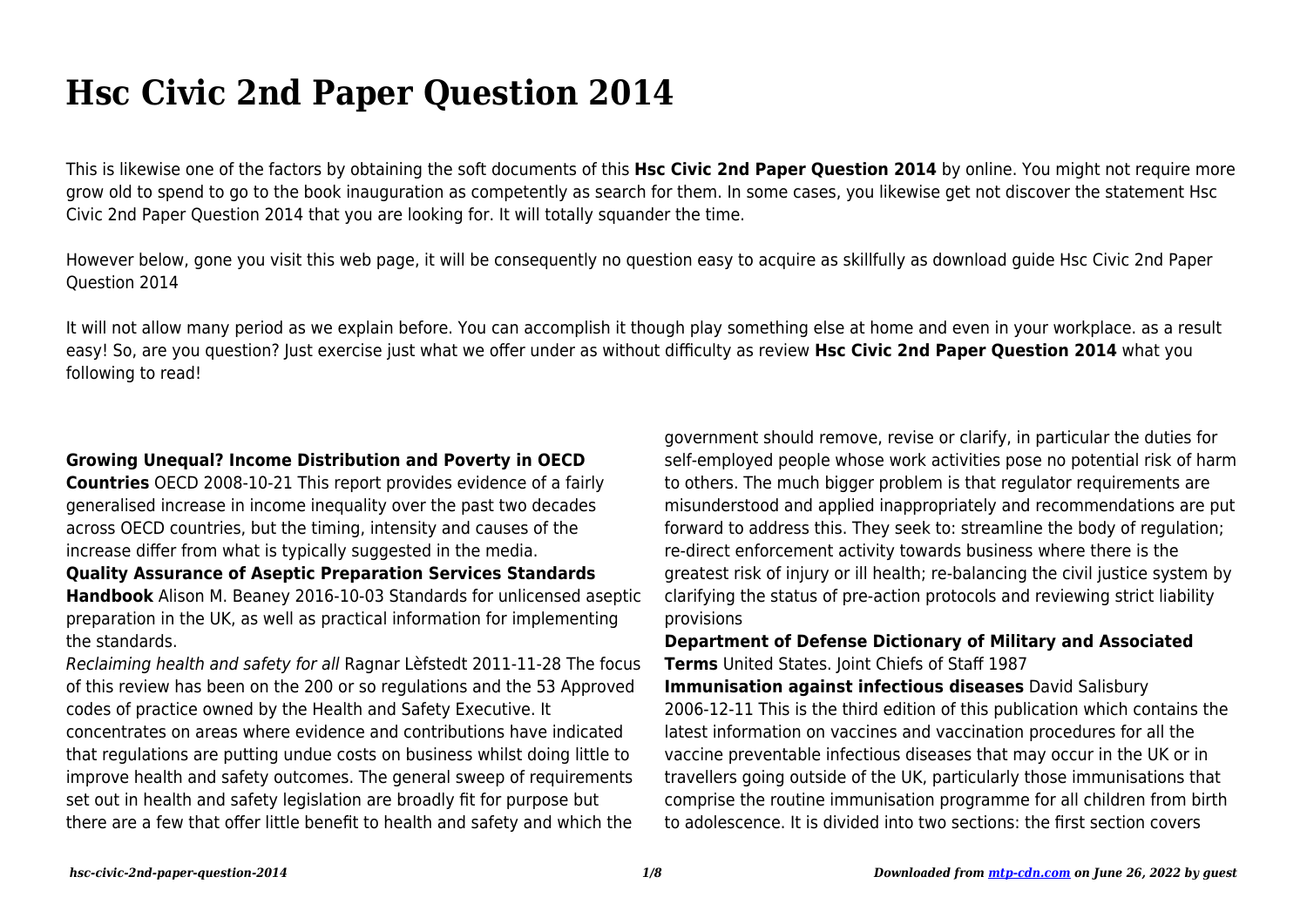principles, practices and procedures, including issues of consent, contraindications, storage, distribution and disposal of vaccines, surveillance and monitoring, and the Vaccine Damage Payment Scheme; the second section covers the range of different diseases and vaccines. CACHE Technical Level 3 Extended Diploma in Health and Social Care Maria Ferreiro Peteiro 2017-07-24 Exam board: CACHE Level: 3 Subject: Health and Social Care First teaching: 2017 First exams: Various dates Master the essay-writing skills and concepts required to succeed in the Level 3 Extended Diploma with this CACHE-endorsed textbook. - Covers all 15 mandatory units of the qualification and the two synoptic external assessments. - Clearly outlines specific learning outcomes for each unit. - Develop students' ability to display evidence and effectively evaluate their performance with dedicated reflective activities. - Help learners develop independent research and writing skills in preparation for the external assessment and higher education.

Innovations in Concrete David Bennett 2002 A summary on developments in construction, design and the innovation in concrete technology. It describes a number of building studies where speed of construction, cost savings and early completion were a priority, and it highlights the outcome of some pioneering research on concrete technology.

**An Organisation with a Memory** Departm Chief Medical Officer of Health 2000 The introduction of clinical governance gives National Health Service organisations a powerful incentive to focus on serious failures in health care. This report reviews what is known about the scale and nature of these failures, examining the extent to which the NHS has the capacity to learn from them when they do occur, and recommending measures which could help to minimise the likelihood of repeated failures in service in the future. Information was drawn from industry, aviation and academic research.

**Developing Leadership Talent** David Berke 2015-08-10 Based on the popular Developing Leadership Talent program offered by the acclaimed Center for Creative Leadership, this important resource offers a nuts-andbolts framework for putting in place a leadership development system that will attract and retain the best and brightest talent. Step by step, the authors explain how alignment with strategic goals and organizational purpose and effective developmental experiences are the backbone of a successful leadership program. An authoritative and useful book, Developing Leadership Talent is an essential tool for any leadership program.

**Futures Thinking in Asia and the Pacific** Asian Development Bank 2020-04-01 Futures thinking and foresight is a powerful planning approach that can help Asia and the Pacific countries meet economic, political, social, and environmental and climate change challenges. This publication shows how the Asian Development Bank (ADB) piloted this approach to understand entry points to support transformational change in the region. It compiles lessons from an ADB initiative to apply futures and foresight tools in Armenia, Cambodia, Kazakhstan, Mongolia, the People's Republic of China, the Philippines, and Timor-Leste. Futures terminology is introduced as are specific tools such as emerging issues analysis, scenario planning, and backcasting. It also describes how futures and foresight tools were applied in the countries.

**The Health and Social Care Act 2008 (Regulated Activities) Regulations 2014** Great Britain 2014-07-11 Enabling power: Health and Social Care Act 2008, ss. 8 (1), 20 (1) to (5A), 35, 86 (2) (4), 87 (1) (2), 161 (3) (4). Issued: 11.07.2014. Made: .- Laid: -. Coming into force: In accord. with reg. 1. Effect: S.I. 2012/921 partially revoked & 2010/781; 2011/2711; 2012/1513 revoked. Territorial extent & classification: E. For approval by resolution of each House of Parliament

**Essentials of Nursing Research** Denise F. Polit 2013-01-28 This eighth edition of Essentials of Nursing Research, written by AJN awardwinning authors, along with its accompanying Study Guide for Essentials of Nursing Research, student learning ancillaries, and instructor teaching materials present a unique learningteaching package that is designed to teach students how to read and critique research reports, and to appreciate the application of research findings to nursing practice.New to this edition: New text organization with separate sections on quantitative and qualitative research offer greater continuity of ideas to better meet the needs of students and faculty. New online chapter supplements for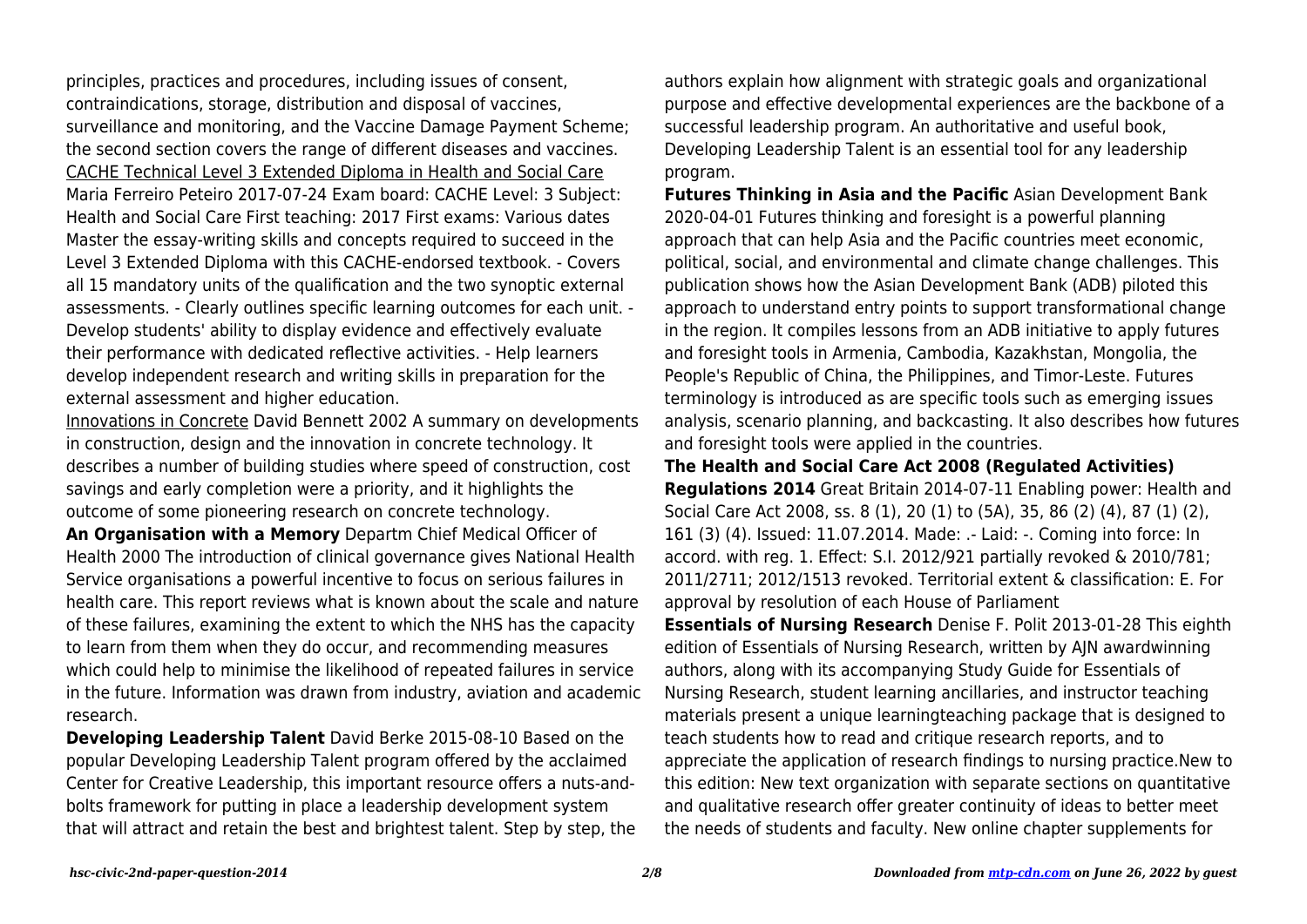every chapter expand student's knowledge of research topics New chapter on mixed methods research, which involves the blending of qualitative and quantitative data in a single inquiry, responds to the surge of interest in this type of research Increased emphasis on evidencebased practice (EBP) especially in the areas of asking wellworded questions for EBP and searching for such evidence guides the reader from theory to application. Enhanced assistance for instructors with numerous suggestions on how to make learning aboutand teachingresearch methods more rewarding.

Reflection: Principles and Practices for Healthcare Professionals 2nd Edition Tony Ghaye 2014-10-07 In this newly updated edition of the bestselling Reflections: Principles and Practice for Healthcare Professionals, the authors reinforce the need to invest in the development of reflective practice, not only for practitioners, but also for healthcare students. The book discusses the need for skilful facilitation, high quality mentoring and the necessity for good support networks. The book describes the 12 principles of reflection and the many ways it can be facilitated. It attempts to support, with evidence, the claims that reflection can be a catalyst for enhancing clinical competence, safe and accountable practice, professional self-confidence, self-regulation and the collective improvement of more considered and appropriate healthcare. Each principle is illustrated with examples from practice and clearly positioned within the professional literature. New chapters on appreciative reflection and the value of reflection for continuing professional development are included making this an essential guide for all healthcare professionals. **Vocational Rehabilitation** Gordon Waddell 2008-07-17 The aim of this review was to provide an evidence base for policy development on vocational rehabilitation - defined as whatever helps someone with a health problem to stay at, return to and remain at work. The focus was on adults of working age, the common health problems that account for twothirds of long-term sickness (mild/moderate musculoskeletal, mental health and cardio-respiratory conditions) and work outcomes (staying at, returning to and remaining in work). Data from some 450 scientific reviews and reports were included in evidence tables. The review

demonstrates that there is a strong scientific evidence base for many aspects of vocational rehabilitation, a good business case for it and more evidence on cost-benefits than for many health and social policy areas. Generic and condition-specific findings are reported, and practical suggestions offered for the differing types of people affected by health problems. Vocational rehabilitation should be a fundamental element of government strategy to improve the health of working age people. The Report of the Hillsborough Independent Panel Hillsborough Independent Panel 2012-09-12 96 women, men and children died as a result of the disaster in Hillsborough Stadium on 15 April 1989. They were crushed due to overcrowding in the Leppings Lane terrace, penned in by the ground's fencing. Hundreds more were injured and thousands traumatised. Lord Justice Taylor led a judicial inquiry (1990, Cm. 962, ISBN 9780101096225), concluding that the main cause of the disaster was the failure of police control. The next 11 years saw a variety of investigations and proceedings, including a scrutiny of new evidence (Lord Justice Stuart-Smith, 1998, Cm. 3878, ISBN 9780101387828). Yet many bereaved families felt that the true context, circumstances and aftermath had not been adequately made public, and were particularly aggrieved that it had become widely assumed that Liverpool fans' behaviour had contributed to the disaster. The Independent Panel was established in 2010 to oversee full public disclosure of all documents relating to the disaster and to report on its work. This report is in three parts. Firstly it shows what was already known and in the public domain by 2010. Secondly, in 12 detailed chapters, it describes what the disclosed documents add to public understanding. The third part gives a review of options for providing an archive of the documents. The disclosed documents (available at http://panel.hillsborough.independent.gov.uk/) add considerably to public understanding. They show that multiple factors were responsible for the tragedy and that the fans were not the cause. The report also shows that the bereaved families met a series of obstacles in their search for justice over more than 20 years.

#### Books in Print 1991

**The Care and Support (Eligibility Criteria) Regulations 2014** Great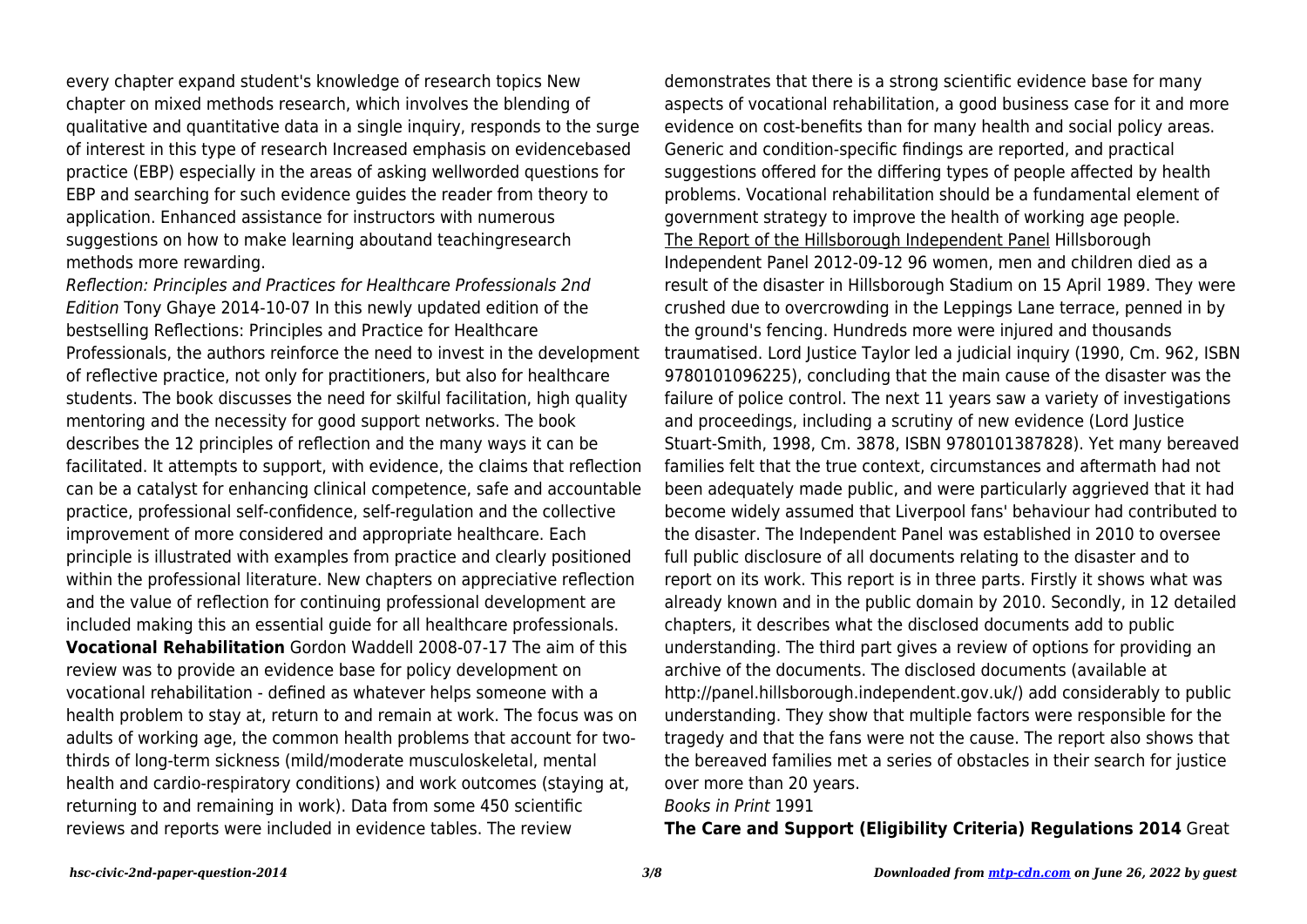Britain 2014-12-03 Enabling power: Care Act 2014, ss 13 (7) (8), 125 (7) (8). Issued: 03.12.2014. Made: -. Laid: -. Coming into force: in accord with reg. 1. Effect: None. Territorial extent & classification: E. For approval by resolution of each House of Parliament.

**Code of Practice** Great Britain. Department of Health 2008 This Code of Practice is a reference tool for those dealing with, and caring for people admitted to hospital and care homes with mental health problems. Authored by the Department of Health and produced following wide consultation with those who provide and receive services under the Mental Health Act, this publication will come into force on 3 November 2008. Through the Mental Health Act 2007, the Government has updated the 1983 Act to ensure it keeps pace with the changes in the way that mental health services are - and need to be - delivered. This publication provides guidance and advice to registered medical practitioners, approved clinicians, managers and staff of hospitals, and approved mental health professionals on how they should proceed when undertaking duties under the Act. It also gives guidance to doctors and other professionals about certain aspects of medical treatment for mental disorder more generally. The Mental Health Act Code of Practice is also aimed at all of those working in primary care, Mental Health Trusts, NHS Foundation Trusts as well as solicitors and attorneys who advise on mental health law. The Code should also be beneficial to the police and ambulance services and others in health and social services (including the independent and voluntary sectors) involved in providing services to people who are, or may become, subject to compulsory measures under the Act. It will also be a guide for those working with people with specific mental health needs such as those in nursing and care homes, and those in prison.

**Immunization in Practice** World Health Organization 2015 This practical guide contains seven modules targeted at district and health facility staff. It intends to meet the demands to improve immunization services so as to reach more infants in a sustainable way, building upon the experiences of polio eradication. It includes materials adapted from polio on planning, monitoring and use of data to improve the service, that can be used at

any level. Revising the manual has been a team exercise. There are contributions from a large number of experts, organizations and institutions. This new edition has seven modules. Several new vaccines that have become more readily available and used in recent years have been added. Also the section on integration with other health interventions has been expanded as exciting opportunities and experiences have become evident in the years following the previous edition. Module 1: Target diseases and vaccines Module 2: The vaccine cold chain Module 3: Ensuring safe injections Module 4: Microplanning for reaching every community Module 5: Managing an immunization session Module 6: Monitoring and surveillance Module 7: Partnering with communities.

Facing Addiction in America Office of the Surgeon General 2017-08-15 All across the United States, individuals, families, communities, and health care systems are struggling to cope with substance use, misuse, and substance use disorders. Substance misuse and substance use disorders have devastating effects, disrupt the future plans of too many young people, and all too often, end lives prematurely and tragically. Substance misuse is a major public health challenge and a priority for our nation to address. The effects of substance use are cumulative and costly for our society, placing burdens on workplaces, the health care system, families, states, and communities. The Report discusses opportunities to bring substance use disorder treatment and mainstream health care systems into alignment so that they can address a person's overall health, rather than a substance misuse or a physical health condition alone or in isolation. It also provides suggestions and recommendations for action that everyone-individuals, families, community leaders, law enforcement, health care professionals, policymakers, and researchers-can take to prevent substance misuse and reduce its consequences. Warehouse Management Gwynne Richards 2011-06-03 Warehouses are an integral link in the modern supply chain, ensuring that the correct product is delivered in the right quantity, in good condition, at the required time, and at minimal cost: in effect, the perfect order. The effective management of warehouses is vital in minimizing costs and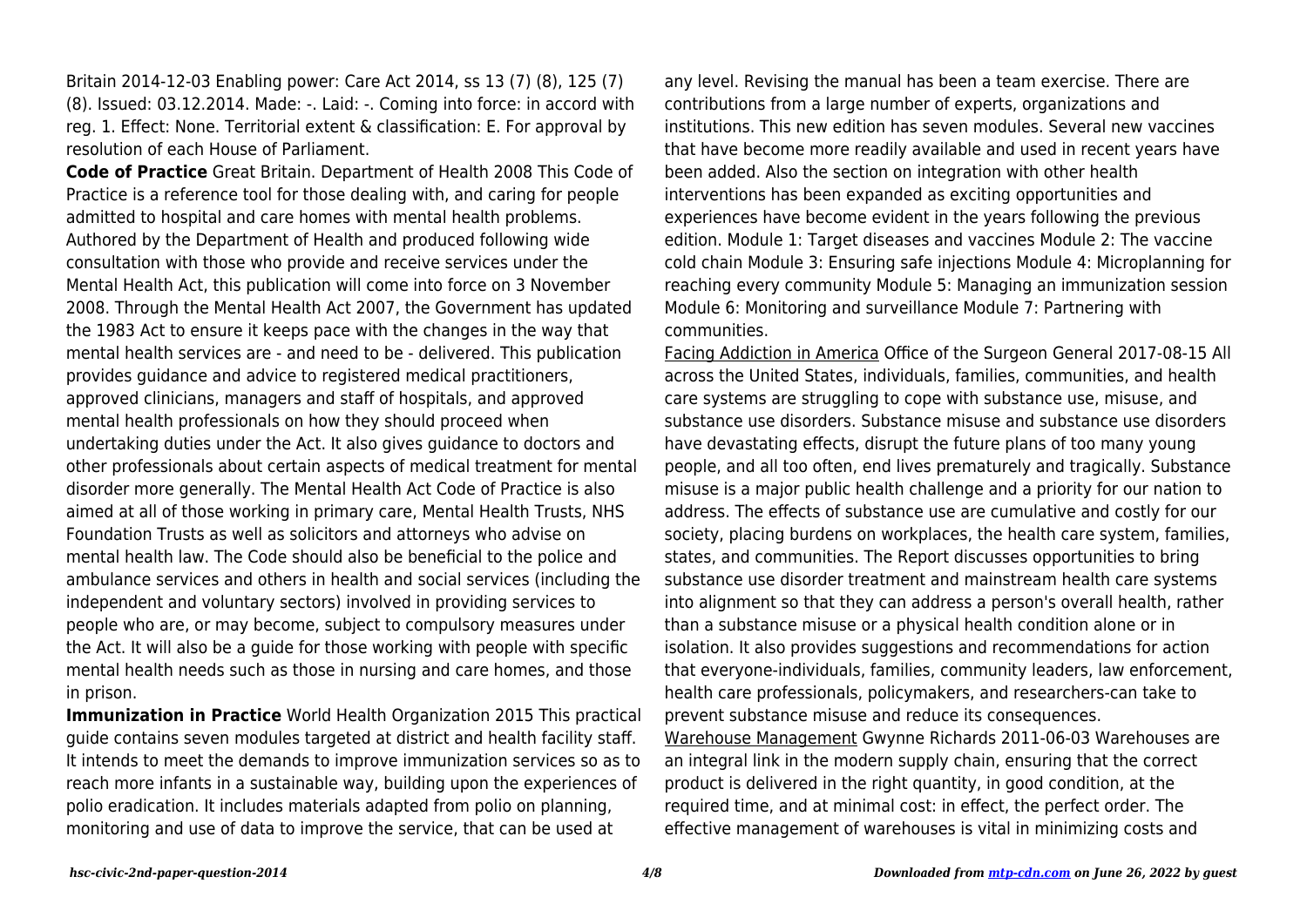ensuring the efficient operation of any supply chain. Warehouse Management is a complete guide to best practice in warehouse operations. Covering everything from the latest technological advances to current environmental issues, this book provides an indispensable companion to the modern warehouse. Supported by case studies, the text considers many aspects of warehouse management, including: cost reduction productivity people management warehouse operations With helpful tools, hints and up-to-date information, Warehouse Management provides an invaluable resource for anyone looking to reduce costs and boost productivity.

**Lower Extremity Amputation** Wesley S. Moore 1989 **International Perspectives on Health and Social Care Ion Glasby** 2009-11-09 Partnership Working in Health and Social Care adopts a thematic approach to health and social care partnerships. With chapters by leading international commentators, the book covers key topics in partnership with a dual focus on both policy and practice. The Umbilical Cord Blood Controversies in Medical Law Karen Devine 2017-01-12 Since the therapeutic value of umbilical cord blood (UCB) stem cells was first recognised in the late 1980s, there has been a proliferation of both public and private UCB banks worldwide. However, the ability to utilise such a potentially valuable resource has provoked a number of controversies. In a distinctly accessible style, this book unpacks the socio-legal implications of the UCB collection process and constructs a detailed analysis of the law and ethics that surrounds UCB banking in the UK, including ownership of the cells. Its enquiry is located within the theoretical framework of altruism versus self-interest and explores the notions of risk and choice associated with this distinctive blend of public/private healthcare provision. The book evaluates the impact of the Human Tissue Act 2004 and the European Union Tissues and Cells Directive (2004/23/EC) on the UCB industry and provides a unique insight into the effect that the law may have on the NHS whose maternity staff and premises are used to collect UCB. This book would be of interest primarily to a UK readership in addition to expectant families, health professionals, students, academics, practitioners and the UCB

industry elsewhere in the world.

Parliamentary and Health Service Ombudsman: Midwifery Supervision and Regulation: Recommendations for Change - HC 865 Great Britain: Parliamentary and Health Service Ombudsman 2013-12-10 The Ombudsman investigated three cases in which local statutory supervision of midwives failed, all of which occurred at Morecambe Bay NHS Foundation Trust. The cases clearly illuminate a potential muddling of the supervisory and regulatory role of supervisors of midwives. The current arrangements do not always allow information about poor care to be escalated effectively into hospital clinical governance or the regulatory system. This means the current system operates in a way that risks failure to learn from mistakes, which cannot be in the interests of the safety of mothers and babies and must change. Working with the Nursing and Midwifery Council (NMC), the Professional Standards Authority for Health and Social Care, NHS England and the Department of Health, the Ombusdman has identified two key principles that will form the basis of proposals to change the system of midwifery regulation: that midwifery supervision and regulation should be separated; that the NMC should be in direct control of regulatory activity. The Department of Health should convey these recommendations to its counterparts in Northern Ireland, Scotland and Wales and develop proposals to put these principles into effect.

The Ethnic Encounter in the Secondary School Brian Milton Bullivant 1987 Health Behavior Karen Glanz 2015-07-27 "Health Behavior: Theory, Research, and Practice, Fifth Edition, is a thorough introduction to the practice of health education and health promotion, covering the theories, applications, and research of most use to public health students and practitioners. Through four editions, with more than 100,000 copies sold, this book has become the gold-standard textbook for health behavior courses. This essential resource includes the most current information on theory, research, and practice at individual, interpersonal, and community and group levels, with substantial new content on current and emerging theories of health communication, social marketing and e-health, culturally diverse communities, health promotion, the impact of stress,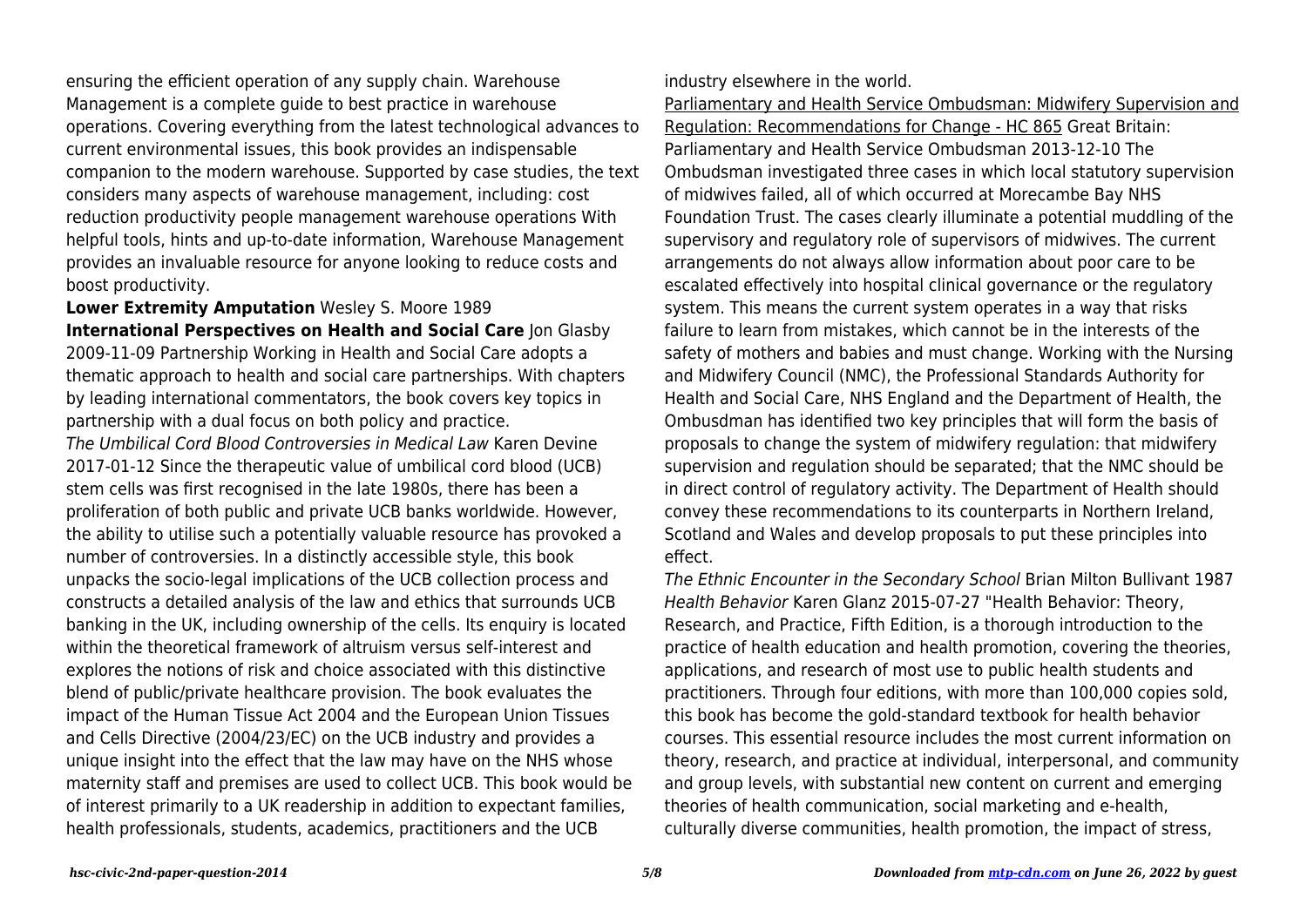the importance of networks and community, social marketing, and evaluation. New contents include an update to the selection of theories, both established and emerging; e-health and social media as integrated into health communication; global health as an application of health behavior theory; culture and health disparities; more guidance on how to select suitable theories for specific problems/issues. In addition to a selection of basic ancillary materials, the editors offer a dedicated website with student-written "theory in action" examples; expanded bibliographies; exemplar measures of theoretical constructs; and relevant links"--

**Parents and Teachers** Carol Vincent 1996 This work examines the factors that shape and influence home-school relations. At its heart is an analysis of parent-teacher relationships in an inner city borough, drawn from case studies of five primary schools and a parents' centre. Interviews with parents are revealing windows into parents' views on a range of issues, including curriculum, discipline and parents' relationships with their children's teachers.; The author also considers teachers' perspectives on these matters, and explores the influence of social class, ethnicity and gender on parent-teacher interactions. While presenting these issues within a consideration of broader themes such as citizenship, community, power and participation, the book discusses the reasons why initiatives designed to improve home- school relations appear to result in such limited change.

World Economic Situation and Prospects 2020 United Nations 2020-01-16 This is the United Nations definitive report on the state of the world economy, providing global and regional economic outlook for 2020 and 2021. Produced by the Department of Economic and Social Affairs, the five United Nations regional commissions, the United Nations Conference on Trade and Development, with contributions from the UN World Tourism Organization and other intergovernmental agencies.

A Beginner's Guide to Critical Thinking and Writing in Health and Social Care Helen Aveyard 2011-08-01 This book offers an alternative, realistic and practical approach to help those in health and social care critically appraise what they read and what they see in the workplace.

Down to Earth Bruno Latour 2018-11-26 The present ecological mutation has organized the whole political landscape for the last thirty years. This could explain the deadly cocktail of exploding inequalities, massive deregulation, and conversion of the dream of globalization into a nightmare for most people. What holds these three phenomena together is the conviction, shared by some powerful people, that the ecological threat is real and that the only way for them to survive is to abandon any pretense at sharing a common future with the rest of the world. Hence their flight offshore and their massive investment in climate change denial. The Left has been slow to turn its attention to this new situation. It is still organized along an axis that goes from investment in local values to the hope of globalization and just at the time when, everywhere, people dissatisfied with the ideal of modernity are turning back to the protection of national or even ethnic borders. This is why it is urgent to shift sideways and to define politics as what leads toward the Earth and not toward the global or the national. Belonging to a territory is the phenomenon most in need of rethinking and careful redescription; learning new ways to inhabit the Earth is our biggest challenge. Bringing us down to earth is the task of politics today.

Physiotherapy for Children Teresa Pountney 2007 Examines the theoretical and clinical aspects of physiotherapy provision for children and young adults including: neurology, cardio-respiratory musculoskeletal oncology and palliative care, mental health, and acquired brain injury. This title describes the changing needs of children with long term conditions.

Mixed Methods in Health Sciences Research Leslie Curry 2014-09-30 Mixed Methods in Health Sciences Research: A Practical Primer, by Leslie Curry and Marcella Nunez-Smith, presents key theories, concepts, and approaches in an accessible way. Packed with illustrations from the health sciences literature, this ready-to-use guidebook shows readers how to design, conduct, review, and use mixed methods research findings. Helpful checklists, figures, tables, templates, and much more give readers examples that will elevate the quality of their research, facilitate communication about their methods, and improve efficiency over the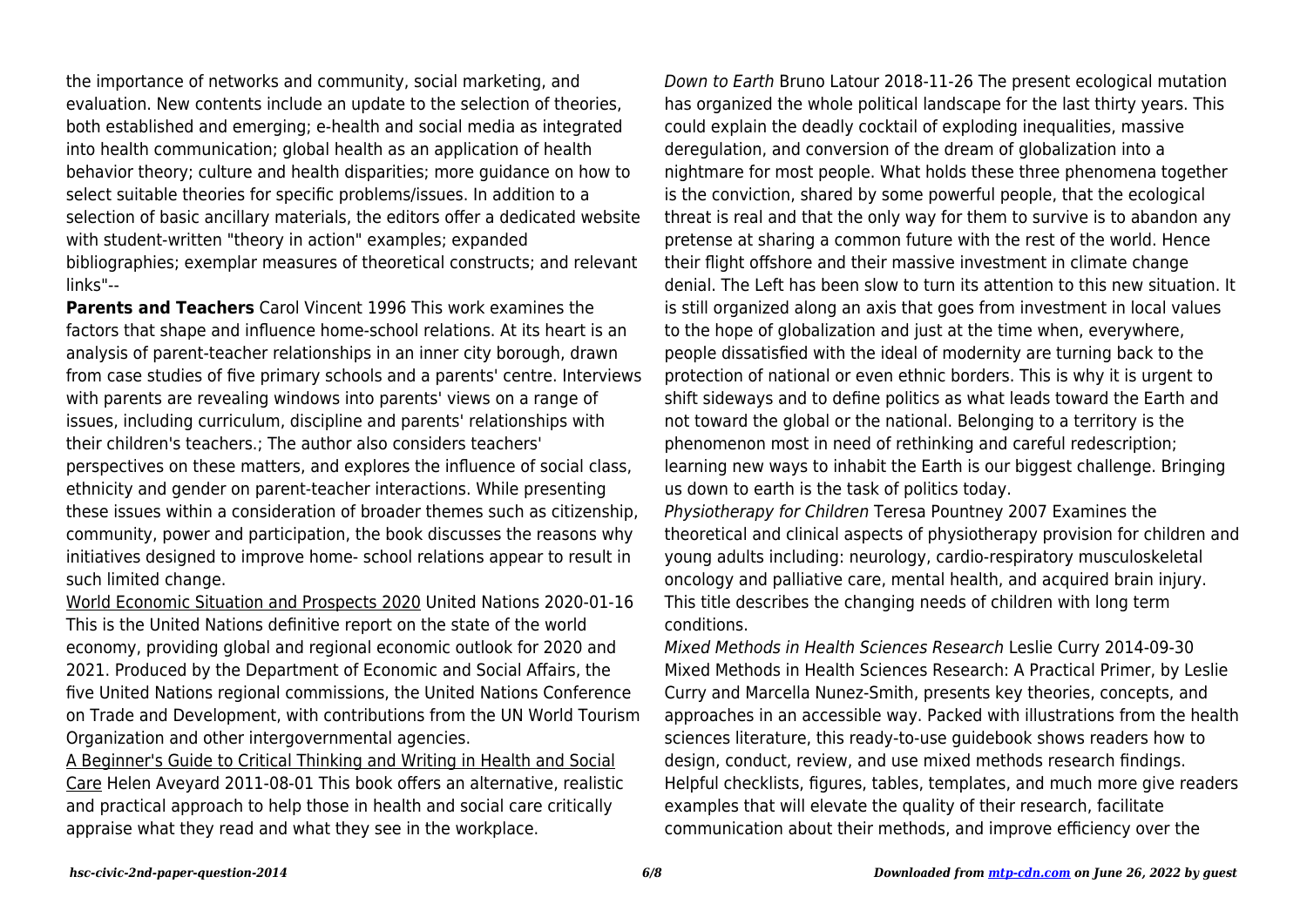course of their projects. Real-world examples and insights from mixed methods researchers provide unique perspectives on every aspect of mixed methods research. This book successfully pulls together foundational mixed methods principles, synthesizes the knowledge base in the field, and translates it for a health science researcher audience. "The content is highly applicable to real life research teams in the areas of clinical research, health services research, and implementation science, providing sound content and practical advice. The authors have synthesized and pull key concepts from a variety of sources to provide a concise resource." —Linda M. Herrick, South Dakota State University "Everything from the references, to the topics, checklists, conceptual graphic representations, and organizers, interviews, and resources, all contribute to the content and aid with understanding and/or application. … It addresses specific MM research as it pertains to health sciences in a way that other texts just do not even attempt." —Denise L. Winsor, University of Memphis "[This text is] a very pragmatic approach to mixed methods research; excellent resources, tables, and figures [are] provided, along with cases and examples of value to researchers and grant reviewers. Its relevance to practice, education, and research, as well as to potential policy implications, is a strong focus that would make this a valued textbook for any researcher!" ? —Karen Devereaux Melillo, University of Massachusetts Lowell "The text is cutting edge. It leads the way with its focus on team dynamics. [The authors] succeed in making the book relevant and practical. They also articulate a number of key insights in the area of mixed methods that rarely get addressed, such as teams and conflict. Great read with a lot of good, practical information for mixed methods researchers at all levels. The practical approach of this text makes it an innovative and valuable resource." —John G. Schumacher, University of Maryland

Cambridge International AS and A Level Biology C. J. Clegg 2015-01-30 This title covers the entire syllabus for Cambridge International Examinations' International AS and A Level Biology (9700). It is divided into separate sections for AS and A Level making it ideal for students studying both the AS and the A Level and also those taking the AS

examinations at the end of their first year. - Explains difficult concepts using language that is appropriate for students around the world - Provides practice throughout the course with carefully selected past paper questions at the end of each chapter We are working with Cambridge International Examinations to gain endorsement for this title. Empathy in Patient Care Mohammadreza Hojat 2007-11-12 Human beings, regardless of age, sex, or state of health, are designed by evolution to form meaningful interpersonal relationships through verbal and nonverbal communication. The theme that empathic human connections are beneficial to the body and mind underlies all 12 chapters of this book, in which empathy is viewed from a multidisciplinary perspective that includes evolutionary biology; neuropsychology; clinical, social, developmental, and educational psychology; and health care delivery and education.

Report of the Mid Staffordshire NHS Foundation Trust Public Inquiry Mid Staffordshire NHS Foundation Trust Public Inquiry 2013-02-06 This public inquiry report into serious failings in healthcare that took place at the Mid Staffordshire NHS Foundation Trust builds on the first independent report published in February 2010 (ISBN 9780102964394). It further examines the suffering of patients caused by failures by the Trust: there was a failure to listen to its patients and staff or ensure correction of deficiencies. There was also a failure to tackle the insidious negative culture involving poor standards and a disengagement from managerial and leadership responsibilities. These failures are in part a consequence of allowing a focus on reaching national access targets, achieving financial balance and seeking foundation trust status at the cost of delivering acceptable care standards. Further, the checks and balances that operate within the NHS system should have prevented the serious systemic failure that developed at Mid Staffs. The system failed in its primary duty to protect patients and maintain confidence in the healthcare system. This report identifies numerous warning signs that could and should have alerted the system to problems developing at the Trust. It also sets out 290 recommendations grouped around: (i) putting the patient first; (ii) developing a set of fundamental standards, easily